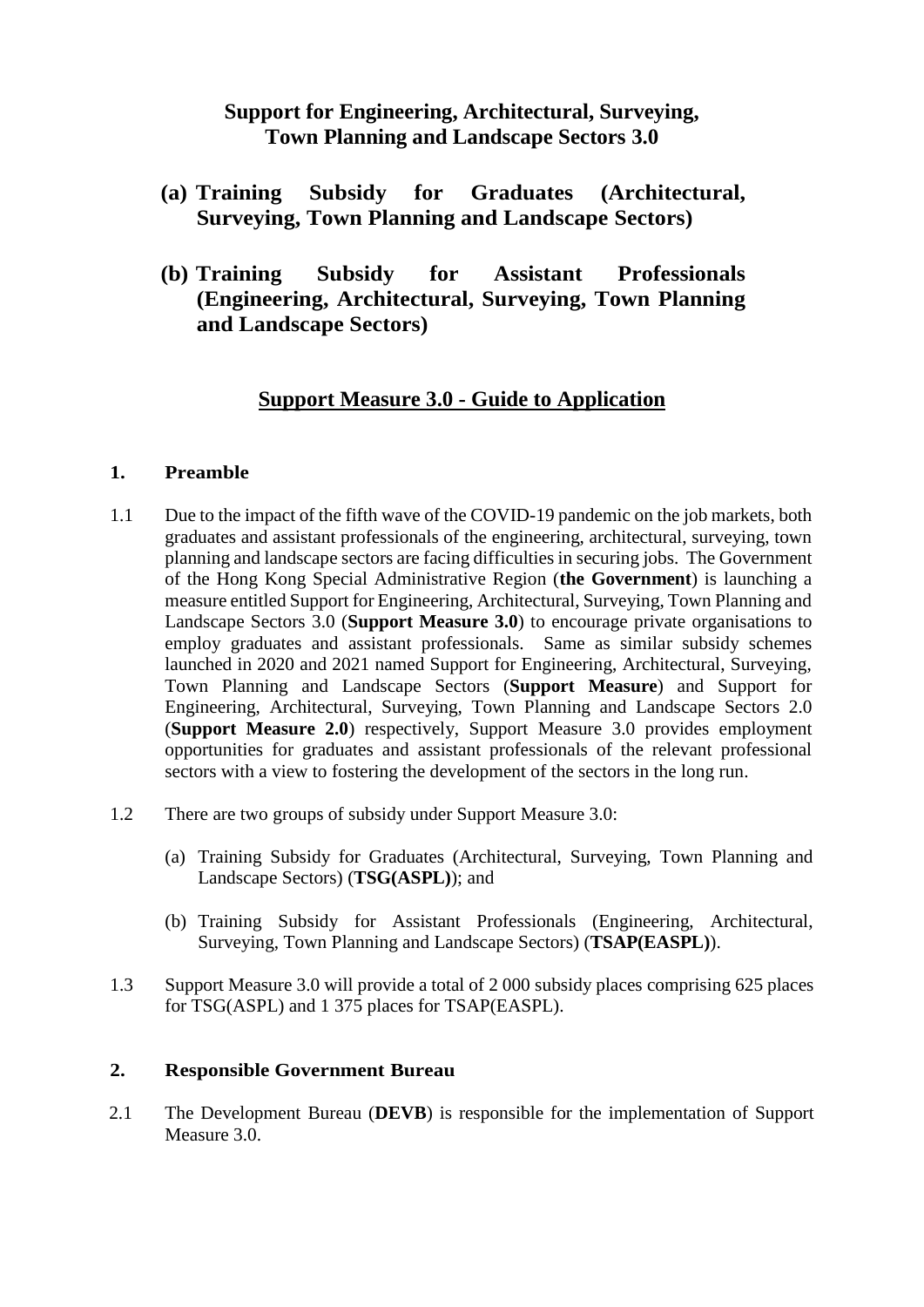### **3. Eligible Applicant for Training Subsidy under Support Measure 3.0**

3.1 For individual sector under each group of Support Measure 3.0, an applicant eligible for the training subsidy shall be a company registered at the Business Registration Office under the Business Registration Ordinance (Chapter 310, Laws of Hong Kong) and satisfying the requirements at **Table 1** and Section 3.2 below.

| <b>Training Subsidy</b>                                                      | <b>Applicant's Eligibility Requirements</b>                                                                                                                                                                                                                                        |
|------------------------------------------------------------------------------|------------------------------------------------------------------------------------------------------------------------------------------------------------------------------------------------------------------------------------------------------------------------------------|
| Training Subsidy for<br><b>Graduates</b><br>(Architectural Sector)           | A company recognised by The Hong Kong Institute of<br>Architects (HKIA) that it is able to provide practical<br>training for a graduate (architectural sector) employee to<br>satisfy the requirements for applying<br>for HKIA<br><b>Professional Assessment</b>                  |
| Training Subsidy for<br><b>Graduates (Surveying</b><br>Sector)               | A company recognised by The Hong Kong Institute of<br>Surveyors (HKIS) that it is able to provide professional<br>surveying training for a graduate (surveying sector)<br>employee to satisfy the requirements of the Assessment<br>of Professional Competence Scheme (APC)        |
| Training Subsidy for<br><b>Graduates</b> (Town<br><b>Planning Sector)</b>    | A company recognised by The Hong Kong Institute of<br>Planners (HKIP) that it is able to provide professional<br>practical training for a graduate (town planning sector)<br>employee to satisfy the requirements for applying for<br>HKIP Membership Board's assessment           |
| Training Subsidy for<br>Graduates (Landscape<br>Sector)                      | A company recognised by The Hong Kong Institute of<br>Landscape Architects (HKILA) that it is able to provide<br>practical training for a graduate (landscape sector)<br>employee to satisfy the requirements for applying for<br><b>HKILA Professional Practice Examination</b>   |
| Training Subsidy for<br>Assistant<br>Professionals<br>(Engineering Sector)   | A company recognised by The Hong Kong Institution of<br>Engineers (HKIE) that it is able to provide an assistant<br>professional (engineering sector) employee with the<br>responsible experience for satisfying the requirements for<br>applying for HKIE Professional Assessment |
| Training Subsidy for<br>Assistant<br>Professionals<br>(Architectural Sector) | A company recognised by HKIA that it is able to provide<br>an assistant professional (architectural sector) employee<br>with practical experience in architecture to satisfy the<br>requirements for applying for HKIA Professional<br>Assessment                                  |

| m<br>Ш<br>н |  |
|-------------|--|
|-------------|--|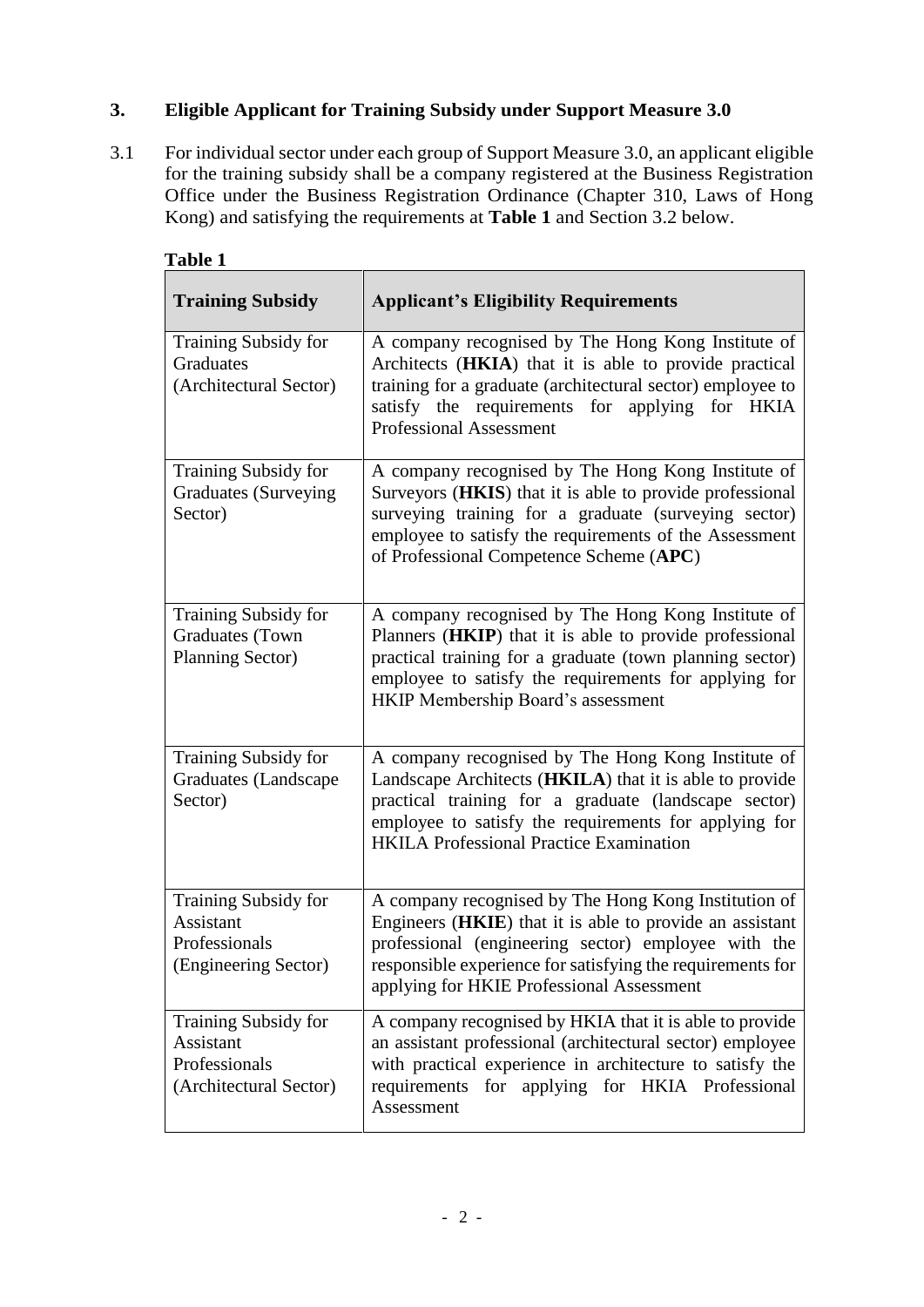| <b>Training Subsidy</b>                                                              | <b>Applicant's Eligibility Requirements</b>                                                                                                                                                                                                                                |
|--------------------------------------------------------------------------------------|----------------------------------------------------------------------------------------------------------------------------------------------------------------------------------------------------------------------------------------------------------------------------|
| Training Subsidy for<br>Assistant<br>Professionals<br>(Surveying Sector)             | A company recognised by HKIS that it is able to provide<br>an assistant professional (surveying sector) employee<br>with practical experience in professional surveying to<br>satisfy the requirements of the APC of HKIS                                                  |
| Training Subsidy for<br>Assistant<br>Professionals (Town)<br><b>Planning Sector)</b> | A company recognised by HKIP that it is able to provide<br>an assistant professional (town planning sector) employee<br>with professional practical experience in town planning<br>to satisfy the requirements for applying for HKIP<br>Membership Board's assessment      |
| <b>Training Subsidy for</b><br>Assistant<br>Professionals<br>(Landscape Sector)      | A company recognised by HKILA that it is able to<br>provide an assistant professional (landscape sector)<br>employee with practical experience in landscape<br>architecture to satisfy the requirements for applying for<br><b>HKILA Professional Practice Examination</b> |

- 3.2 An applicant should have, for each sector of training subsidy applied for, at least one professional with professional qualification of the relevant local institute/institution (i.e. HKIA, HKIS, HKIP, HKILA and HKIE) to supervise the professional practical training/experience provided for the graduate/assistant professional employee(s) approved under Support Measure 3.0.
- 3.3 Applicants of Support Measure and Support Measure 2.0 may apply for Support Measure 3.0. Applicants' eligibility will be subject to vetting. If necessary, their information shall be passed to the relevant professional institute/institution for vetting.
- 3.4 The following employers are **not** eligible for applying for any subsidy under Support Measure 3.0:
	- (a) The Hong Kong Special Administrative Region (**HKSAR**) Government;
	- (b) Specified statutory bodies and corporations; and
	- (c) Specified public organisations, government-owned companies or subvented organisations.

The aforementioned types of employers are set out in the exclusion list at **Annex 1**.

#### **4. Eligibility of Graduate/Assistant Professional Employee under Support Measure 3.0**

4.1 The deadline for application for Support Measure 3.0 is 30 November 2022 (Wednesday). Eligible graduate/assistant professional employee should satisfy the general and specific requirements specified in Sections 4.2 to 4.4 below.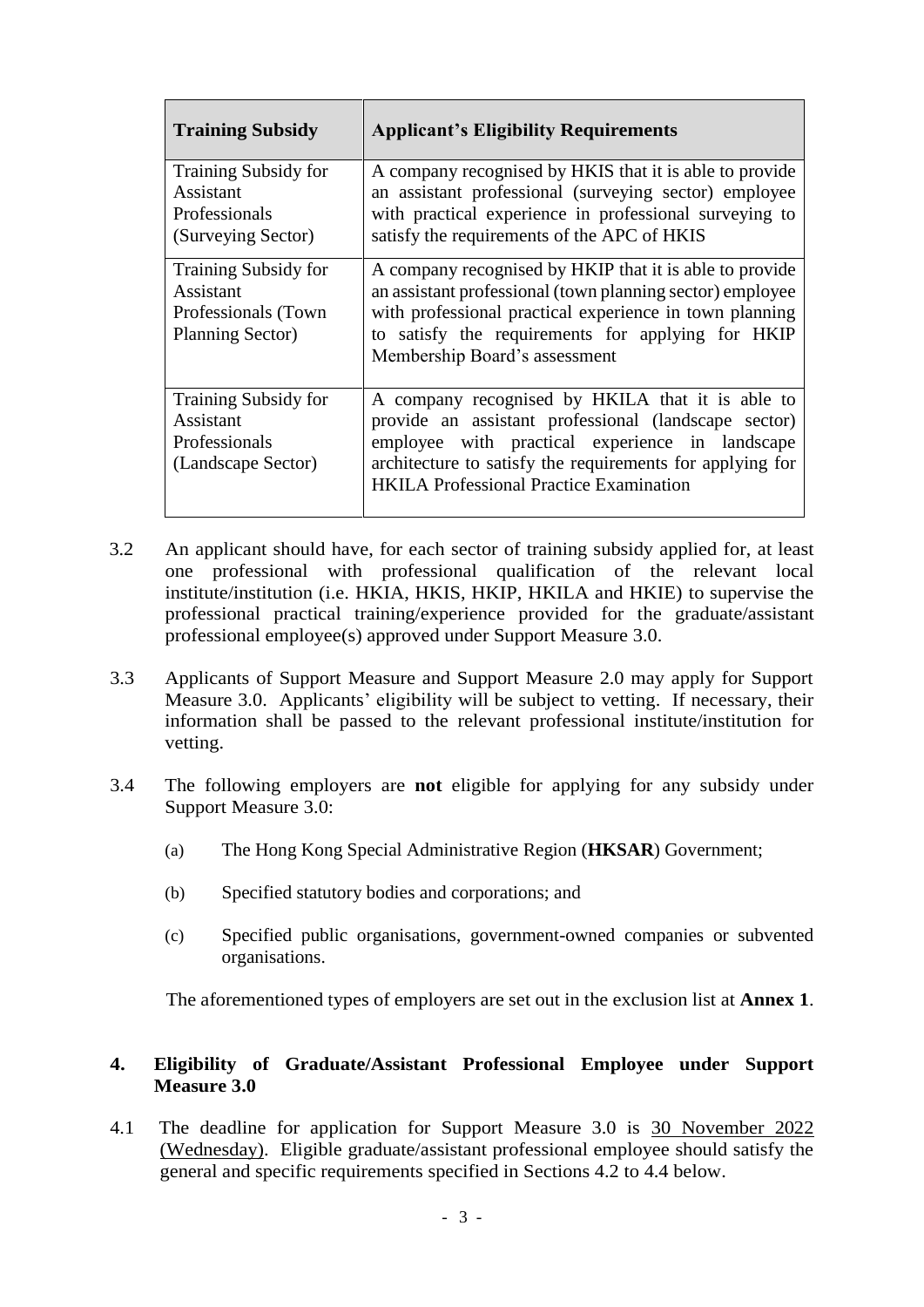### *General Requirements*

- 4.2 A graduate/assistant professional employee eligible for the subsidy should be a HKSAR resident with a valid Hong Kong Identity Card.
- 4.3 The employment contract for a graduate/assistant professional employee needs to be duly signed on or before the application deadline, i.e. 30 November 2022 (Wednesday). Further, he/she needs to be employed by the applicant on a full-time basis and needs to report duty not later than 3 January 2023 (Tuesday), failing which will render the application and/or approved subsidy place invalid. Graduate/assistant professional employees approved under Support Measure and/or Support Measure 2.0 may be proposed for Support Measure 3.0.

### *Specific Requirements*

4.4 The specific requirements for a graduate/assistant professional employee under individual sector and group of Support Measure 3.0 are given in **Table 2**. All graduate/assistant professional employees should not have obtained the relevant professional qualification of the HKIA, HKIS, HKIP, HKILA or HKIE during the whole subsidy period.

| Employee                                                            | Specific Requirements <sup>(Note 1)</sup>                                                                                                                                                                             |
|---------------------------------------------------------------------|-----------------------------------------------------------------------------------------------------------------------------------------------------------------------------------------------------------------------|
| Graduate (Architectural<br>Sector) employee                         | Obtained in 2022 a Master's degree or a Bachelor's<br>degree accredited and/or recognised by HKIA in<br>pursuit of application for HKIA Professional<br>Assessment                                                    |
| Graduate (Surveying<br>Sector) employee                             | Obtained in 2022 the academic<br>qualification<br>accredited and/or recognised by HKIS for the APC of<br>the HKIS                                                                                                     |
| Graduate (Town<br><b>Planning Sector)</b><br>employee               | Obtained in 2022 the<br>academic qualification<br>accredited and/or recognised by HKIP for the purpose<br>of applying for the Membership Board's assessment                                                           |
| Graduate (Landscape<br>Sector) employee                             | in $2022$ the<br>Obtained<br>academic<br>qualification<br>accredited and/or recognised by HKILA in pursuit of<br>for HKILA Professional Practice<br>application<br>Examination                                        |
| <b>Assistant Professional</b><br>(Engineering Sector)<br>employee   | (a) [First Priority <sup>(Note 2)</sup> ] With end date of HKIE<br>Scheme "A" training in 2022; or<br>(b) With end date of HKIE Scheme "A" training in<br>2021                                                        |
| <b>Assistant Professional</b><br>(Architectural Sector)<br>employee | (a) [First Priority <sup>(Note 2)</sup> ]In 2022 complete the training<br>required and recognised by HKIA and satisfied the<br>requirements for applying for HKIA Professional<br>Assessment <sup>(Note 3)</sup> ; or |

### **Table 2**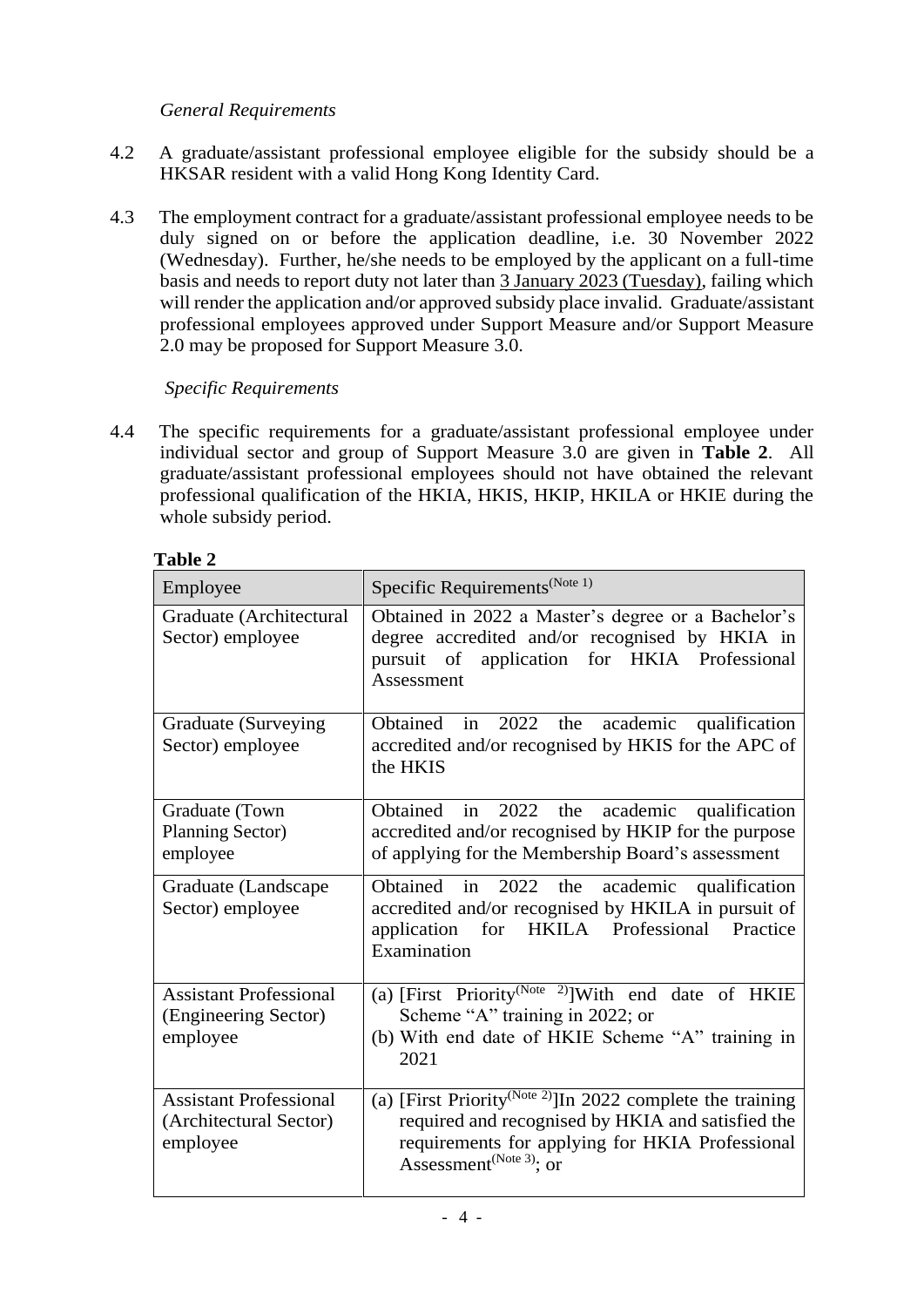| Employee                                                            | Specific Requirements <sup>(Note 1)</sup>                                                                                                                                                                                                                                                                                                                                                                                                                                                                                                                                    |
|---------------------------------------------------------------------|------------------------------------------------------------------------------------------------------------------------------------------------------------------------------------------------------------------------------------------------------------------------------------------------------------------------------------------------------------------------------------------------------------------------------------------------------------------------------------------------------------------------------------------------------------------------------|
|                                                                     | to take 2022 HKIA Professional<br>(b) Apply<br>Assessment <sup>(Note 3)</sup> and HKIA's approval is given; or<br>(c) In 2021 completed the training required and<br>recognised by HKIA and satisfied the requirements<br>HKIA Professional<br>for<br>applying for<br>Assessment <sup>(Note 3)</sup> ; or<br>(d) In 2021 took HKIA Professional Assessment <sup>(Note 3)</sup>                                                                                                                                                                                               |
| <b>Assistant Professional</b><br>(Surveying Sector)<br>employee     | (a) [First Priority <sup>(Note 2)</sup> ]In 2022 complete the training<br>required and recognised by HKIS and satisfied the<br>requirements to sit for Part II Assessment <sup>(Note 4)</sup> of<br>the Final Assessment of APC of the HKIS; or<br>(b) Apply to take 2022 Part II Assessment <sup>(Note 4)</sup> of the<br>Final Assessment of APC of the HKIS and HKIS's<br>approval is given; or<br>(c) In 2021 completed the training required and<br>recognised by HKIS and satisfied the requirements<br>to sit for Part II Assessment <sup>(Note 4)</sup> of the Final |
|                                                                     | Assessment of APC of the HKIS; or<br>(d) In 2021 took Part II Assessment <sup>(Note 4)</sup> of the Final<br>Assessment of APC of the HKIS                                                                                                                                                                                                                                                                                                                                                                                                                                   |
| <b>Assistant Professional</b><br>(Town Planning Sector)<br>employee | (a) [First Priority <sup>(Note 2)</sup> ]In 2022 complete the training<br>required and recognised by HKIP and satisfied the<br>requirements for applying for HKIP Membership<br>Board's assessment; or<br>(b) Apply to take 2022 HKIP Membership Board's<br>assessment and HKIP's approval is given; or<br>(c) In 2021 completed the training required and<br>recognised by HKIP and satisfied the requirements<br>for applying for HKIP Membership Board's<br>assessment; or<br>(d) In 2021 took HKIP Membership Board's<br>assessment                                      |
| <b>Assistant Professional</b><br>(Landscape Sector)<br>employee     | (a) [First Priority <sup>(Note 2)</sup> ]In 2022 complete the training<br>required and recognised by HKILA and satisfied<br>the requirements for applying HKILA Professional<br>Practice Examination; or<br>(b) Apply to take 2022 HKILA Professional Practice<br>Examination and HKILA's approval is given; or<br>(c) In 2021 completed the training required and<br>by<br><b>HKILA</b><br>and<br>satisfied<br>recognised<br>the<br>requirements for applying HKILA Professional<br>Practice Examination; or<br>(d) In 2021 took HKILA Professional Practice<br>Examination |

Note 1: All years refer to calendar year.

Note 2: Priority will be given as stated in Section 6.15 in allocation of subsidy places.

Note 3: Refer to any of the examination papers 1, 2, 6, 7 or 8.

Note 4: Part II Assessment refers to the APC Practical task of the Building Surveying Division; the Part II Written Assessment of the Land Surveying Division; and the Written Submission of the Planning and Development Division.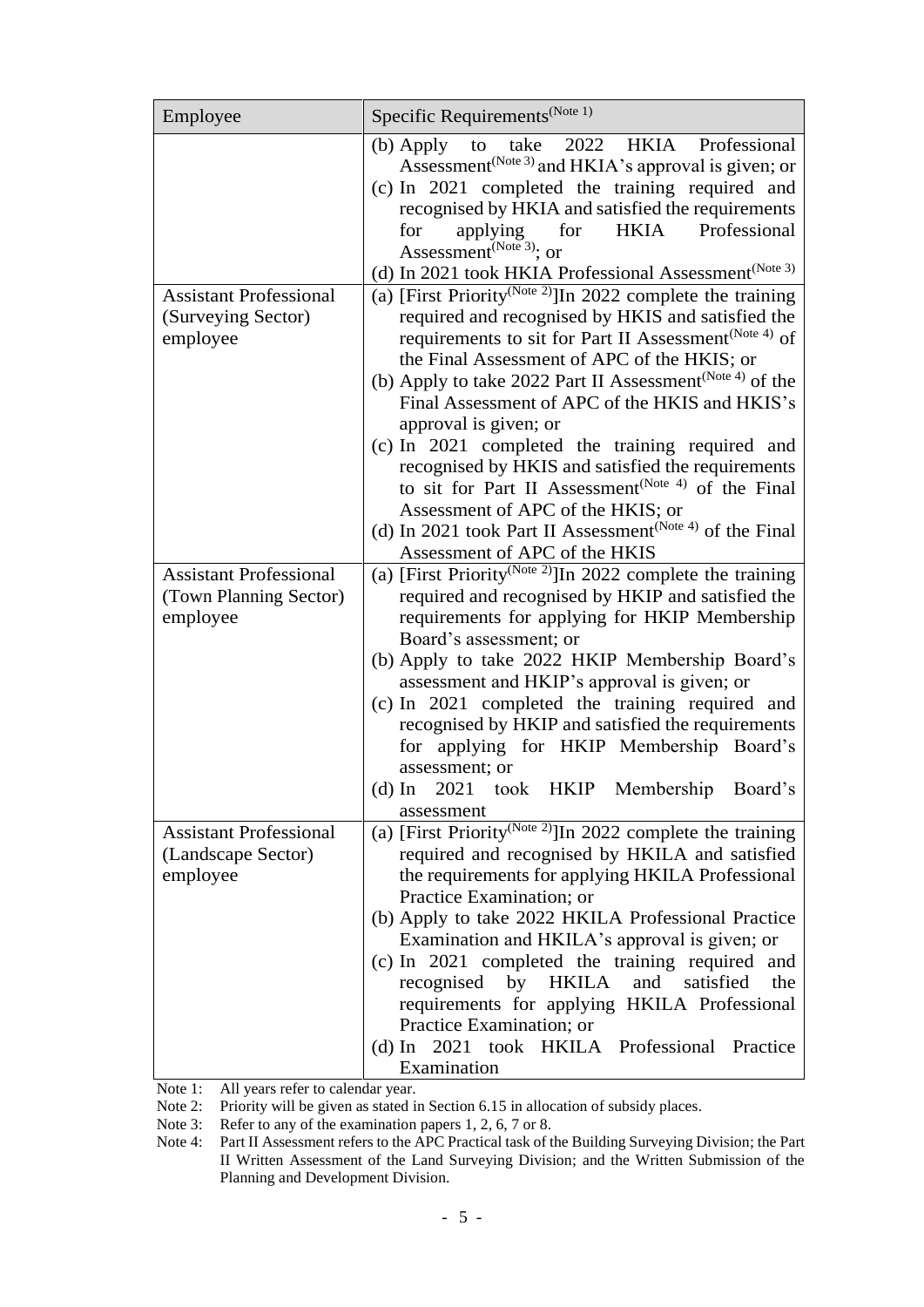### **5. Training Subsidy**

- 5.1 Applicants of TSG(ASPL) will be provided with a training subsidy of HK\$5,610 per month per approved subsidy place for a maximum period of 18 months.
- 5.2 Applicants of TSAP(EASPL) will be provided with a training subsidy of HK\$10,000 per month per approved subsidy place for a maximum period of 12 months.

## **6. Application Procedures**

6.1 Applications for Support Measure 3.0 will be conducted in **two stages**. Stage 1 is for submissions of graduate/assistant professional employees meeting the general and specific requirements in Section 4 above by the applicants for approval. The proposed employees can be graduate/assistant professional employees employed and yet to report duty. The eligibility of the applicants and the graduate/assistant professional employees will be vetted to determine if any subsidy places should be allocated to the applicants and whether the graduate/assistant professional employees should be approved to fill the subsidy places allocated. Upon receipt of the approval for Stage 1, applicants may proceed to claim for training subsidy under Stage 2.

#### *Stage 1 (Submissions by Applicants)*

- 6.2 An applicant applying for subsidy place(s) under TSG(ASPL) and/or TSAP(EASPL) is required to submit the details of graduate/assistant professional employee(s) in the duly completed "Support Measure 3.0 - Application Form" (**Application Form 3.0**) together with a copy of the valid business registration certificate of the company as well as the supporting documents specified in Application Form 3.0 to DEVB on or before the application deadline, 30 November 2022 (Wednesday). Application Form 3.0 can be downloaded at DEVB's website [\(https://www.devb.gov.hk/en/issues\\_in\\_focus/support\\_easpl3/index.html\)](https://www.devb.gov.hk/en/issues_in_focus/support_easpl3/index.html). Late applications will not be considered.
- 6.3 Applicants are encouraged to submit the completed applications by email to [support\\_easpl@devb.gov.hk.](mailto:support_easpl@devb.gov.hk) For applications submitted via email, Parts A to D of Application Form 3.0 shall be in Microsoft Excel format while the duly signed Part F of Application Form 3.0 as well as the supporting documents shall be images in JPEG or PDF format. The images must be clear, complete and in entirety.
- 6.4 Application by post or in person to the enquiry address at Section 8.1 is also acceptable. A CD-ROM or a DVD-ROM containing the Microsoft Excel file of Parts A to D of Application Form 3.0 is required in addition to the hard copy of the whole set of Application Form 3.0 and the supporting documents. Applications submitted in person should be delivered to DEVB by **5:00 pm** of 30 November 2022 (Wednesday) while the postmark date on the envelope will be regarded as the date of application submitted by post. Late applications will not be considered.
- 6.5 The applicant should ensure the validity of the email address provided in Application Form 3.0 as emails would be the channel of future communication.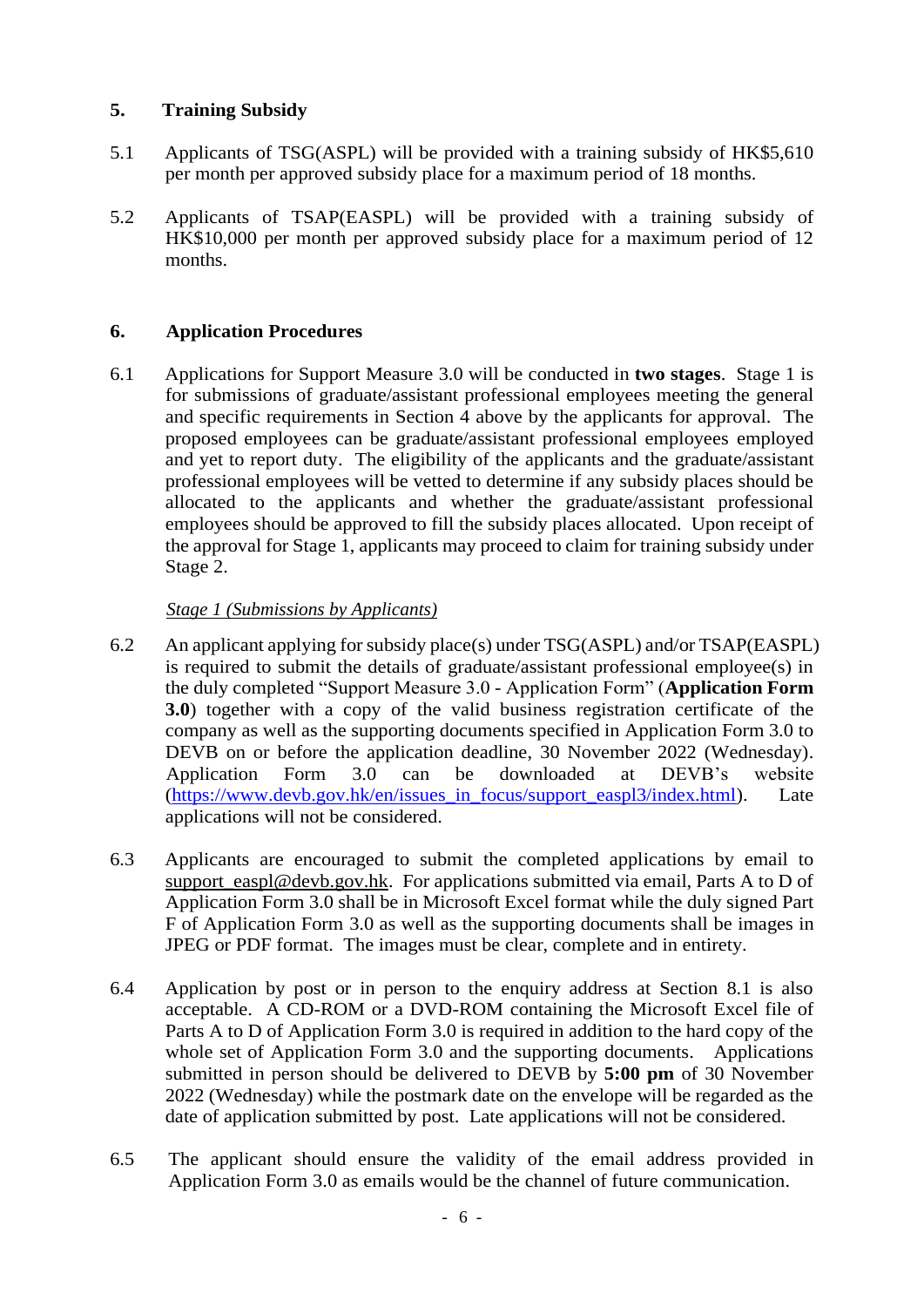- 6.6 Applicants should clearly mark "Application for Support Measure 3.0 [Name of private organisation]" on the envelope or use it in the subject of the email.
- 6.7 The information and supporting documents provided by the applicant will be vetted by DEVB and, where appropriate, the relevant professional institute/institution, i.e. HKIE, HKIA, HKIS, HKIP or HKILA, and other Government bureaux/departments. DEVB reserves the right to make the final decision as to whether the applicant is eligible for allocation for subsidy place(s) and the proposed graduate/assistant professional employees are eligible for the subsidy places.
- 6.8 The applicant should timely provide documentary proof, upon request, to DEVB for supporting the information provided in Application Form 3.0.
- 6.9 The applicant should notify DEVB within five working days if the employment contract between an applicant and the proposed graduate/assistant professional employee is terminated while the eligibility of the proposed employee is still being vetted by DEVB.
- 6.10 Subject to the availability of subsidy places, if DEVB finds a proposed graduate/assistant professional provided on Application Form 3.0 does not meet the criteria for filling a subsidy place, the applicant will be allowed one opportunity to submit a replacement. The replacement and the relevant supporting information required should be submitted within five working days after DEVB's date of notification. If the applicant fails to submit the information about a replacement on time, including but not limited to not responding to DEVB's notification, or the replacement is found not meeting the criteria for filling a subsidy place, the proposed graduate/assistant professional and the relevant replacement will not be further considered.

#### *Stage 1 (Allocation of Subsidy Places)*

- 6.11 Only applicants eligible for Support Measure 3.0 will be considered for allocation of subsidy places.
- 6.12 No employee is allowed to occupy any two subsidy places at the same time, whether the individual subsidy place is from Support Measure, Support Measure 2.0 or Support Measure 3.0.
- 6.13 DEVB will inform applicants of the result by phases. Each allocated subsidy place will have a unique reference number. Applicants are required to quote the reference number in the communications regarding Support Measure 3.0 with DEVB (e.g. when applying for the release of subsidy and the subsequent replacement if necessary).
- 6.14 For every individual sector of TSG(ASPL) and TSAP(EASPL), each eligible applicant will be allocated at least one subsidy place for proposing graduate or assistant professional employee(s), on the condition that a proposed employee or a replacement that is provided under Section 6.10 meets the general requirements as well as one of the specific requirements in Table 2 in Section 4. However, if none of the proposed employees or their replacements meets the general requirements and the specific requirements, no subsidy place of that sector will be allocated to the eligible applicant.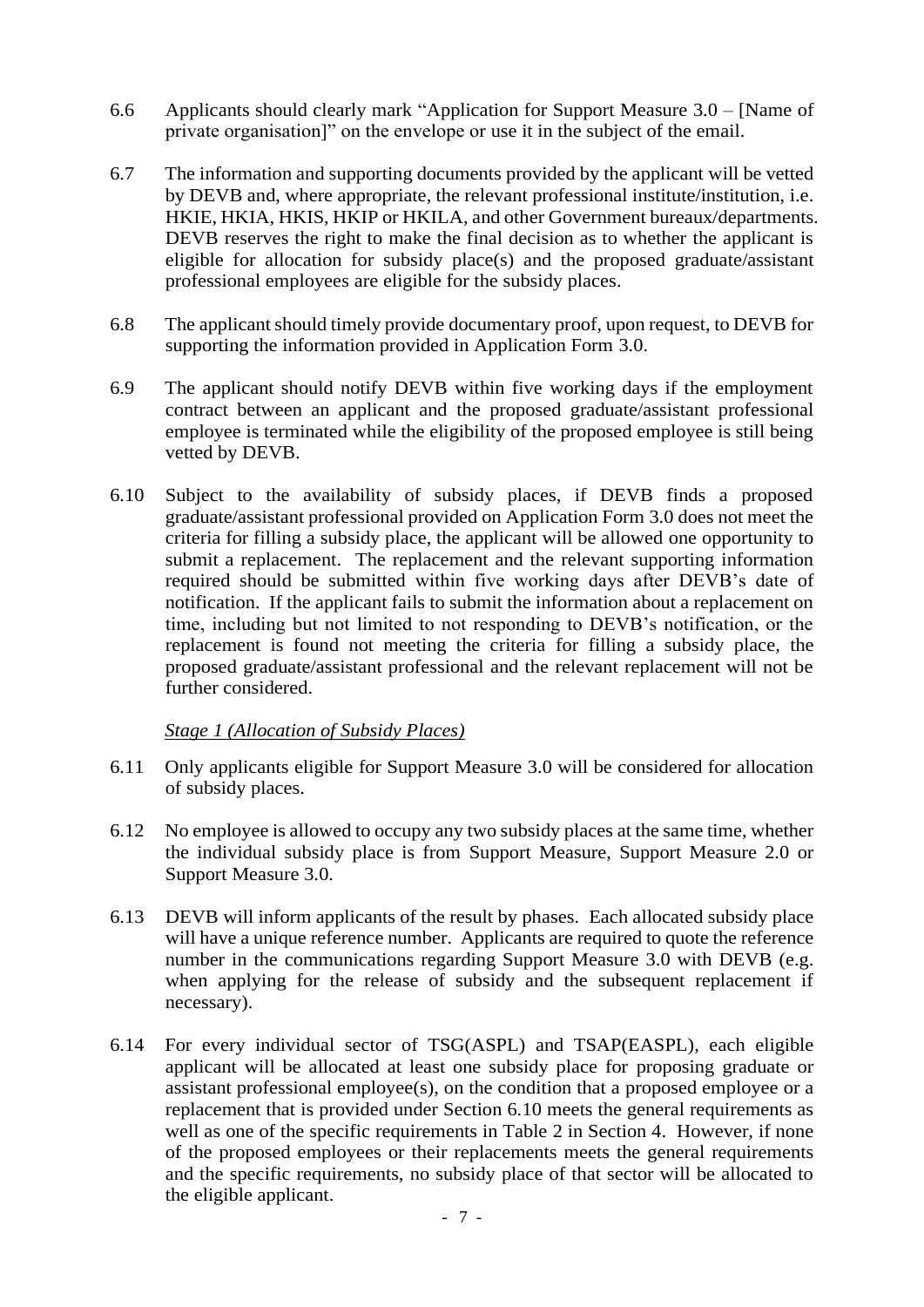6.15 Subsidy places for **assistant professional employee** will generally be allocated according to the priorities in **Table 3** below.

| таріе э  |                                                                                                                                                                                                                                          |
|----------|------------------------------------------------------------------------------------------------------------------------------------------------------------------------------------------------------------------------------------------|
| Priority | Description Note                                                                                                                                                                                                                         |
| First    | Assistant professionals meeting specific requirement (a)<br>in Table 2 of Section 4.4                                                                                                                                                    |
| Second   | Assistant professionals meeting specific requirements<br>(b), (c) or (d) in Table 2 of Section 4.4 and have not<br>received any subsidy under Support Measure or Support<br>Measure 2.0 under the employment of the same<br>applicant    |
| Third    | Assistant professionals meeting specific requirements<br>$(b)$ , $(c)$ or $(d)$ in Table 2 of Section 4.4 and have received<br>subsidy under Support Measure and/or Support<br>Measure 2.0 under the employment of the same<br>applicant |

#### **Table 3**

Note: Section 6.10 on replacement applies.

*Stage 2 (Claim for Subsidy)* 

- 6.16 With Stage 1 approved, an applicant may claim training subsidy by submitting the form entitled "Support Measure 3.0 - Claim Form" at the link [\(https://www.devb.gov.hk/en/issues\\_in\\_focus/support\\_easpl3/index.html\)](https://www.devb.gov.hk/en/issues_in_focus/support_easpl3/index.html) together with all the necessary supporting documents. Training subsidy will be paid in arrears and on a quarterly basis.
- 6.17 Applicants should spend all the subsidies received under Support Measure 3.0 in paying salary to the graduate/assistant professional employees approved to fill the subsidy places.
- 6.18 The 18-month and 12-month training subsidy periods for TSG(ASPL) and TSAP(EASPL) respectively will commence on the date of submission of the duly completed Application Form 3.0 or when an individual graduate employee or assistant professional employee approved to fill the subsidy place reports duty as a graduate or an assistant professional, whichever is later.
- 6.19 Once the training subsidy has commenced, it will cease on a date 18-month and 12 month for TSG(ASPL) and TSAP(EASPL) respectively after the commencement date.
- 6.20 If an assistant professional employee receiving TSAP(EASPL) under Support Measure 2.0 is approved as an assistant professional employee of the same applicant under Support Measure 3.0, the commencement date of the subsidy period for Support Measure 3.0 will be the day after the end date of the subsidy period approved under Support Measure 2.0.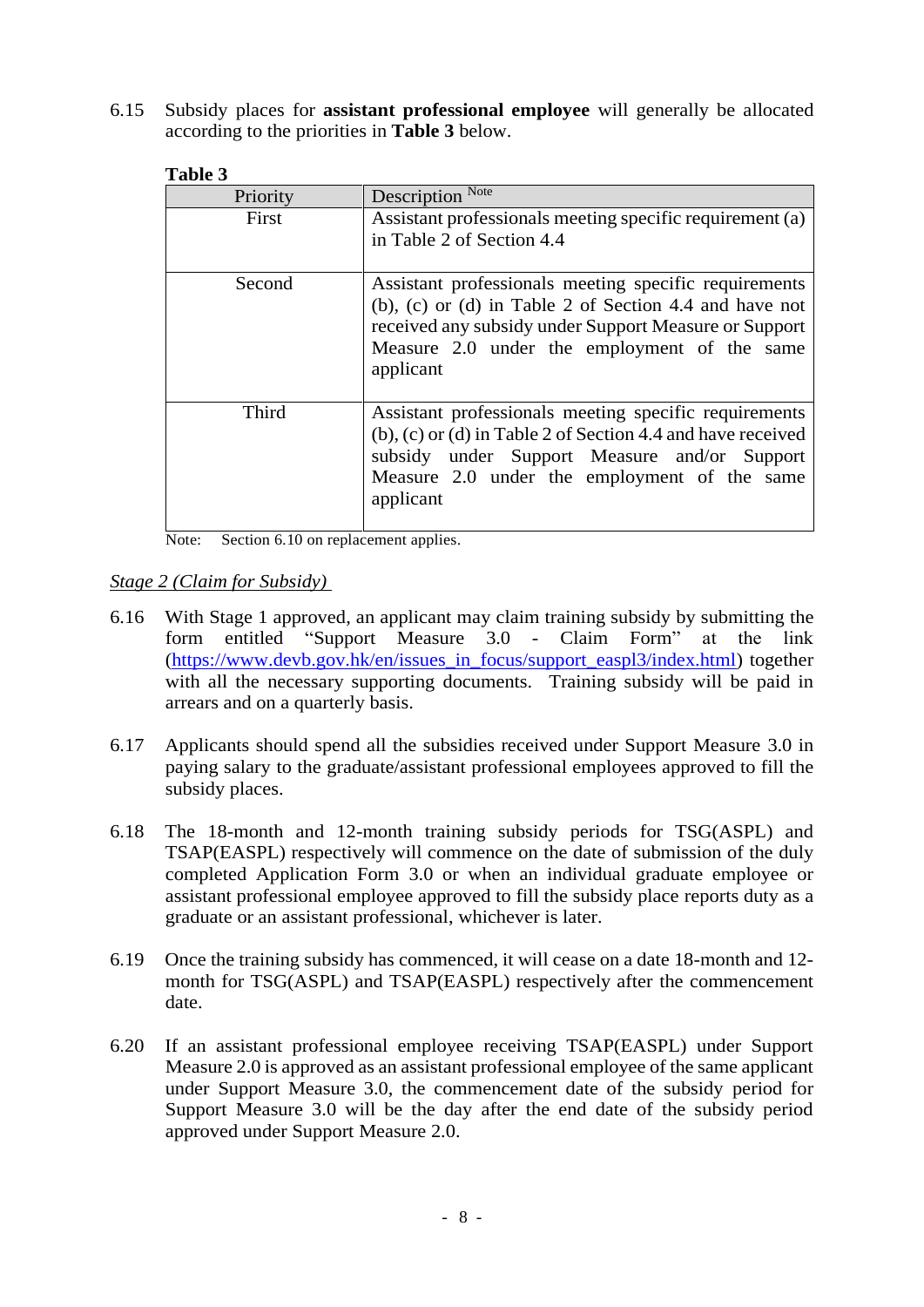- 6.21 If a graduate employee receiving TSG(ASPL) under Support Measure or Support Measure 2.0 is approved as a graduate employee or an assistant professional employee of the same applicant under Support Measure 3.0, the TSG(ASPL) under Support Measure or Support Measure 2.0 will cease unless the applicant can provide a replacement graduate employee meeting the eligibility requirements of Support Measure or Support Measure 2.0 as appropriate.
- 6.22 Under the following circumstances, the TSG(ASPL) or TSAP(EASPL) of the concerned period of an approved graduate/assistant professional subsidy place will not be paid:
	- (a) When the graduate employee or assistant professional employee receiving the subsidy is assigned to work on a Government project with the relevant salary reimbursed by the Government;
	- (b) The employment contract between an applicant and the graduate employee or assistant professional employee is terminated, and/or the subsidy place is left vacant without a replacement approved by DEVB; or
	- (c) The graduate employee or assistant professional employee receiving the subsidy has obtained a professional qualification of relevant local professional institute.
- 6.23 In relation to Section 6.22 above, an applicant may seek DEVB's approval for replacement of a graduate employee or an assistant professional employee receiving the subsidy. The relevant general requirements as well as specific requirements in Table 2 in Section 4 above apply to the proposed replacement.
- 6.24 As and when the circumstances stated in Section 6.22 above are known to an applicant, the applicant should inform DEVB within five working days.
- 6.25 The applicant should refund the Government any over-payment of the training subsidy under Support Measure 3.0.
- 6.26 Subsidy may be withheld for any breach of the terms and conditions of Support Measure 3.0 by an applicant.

### **7. Other Points to Note**

- 7.1 Applications and processing of the applications are subject to the requirements set out in this Guide, Terms and Conditions set out in the Application Form 3.0 and the privacy policy sets out in **Annex 2**.
- 7.2 DEVB reserves the right to transfer subsidy places among different groups and sector(s), the right for the final interpretation of this Guide and the related documents of Support Measure 3.0 as well as the right of final decision.
- 7.3 It is an offence under the Prevention of Bribery Ordinance (Cap. 201) to offer advantages to government officers in relation to their official duties.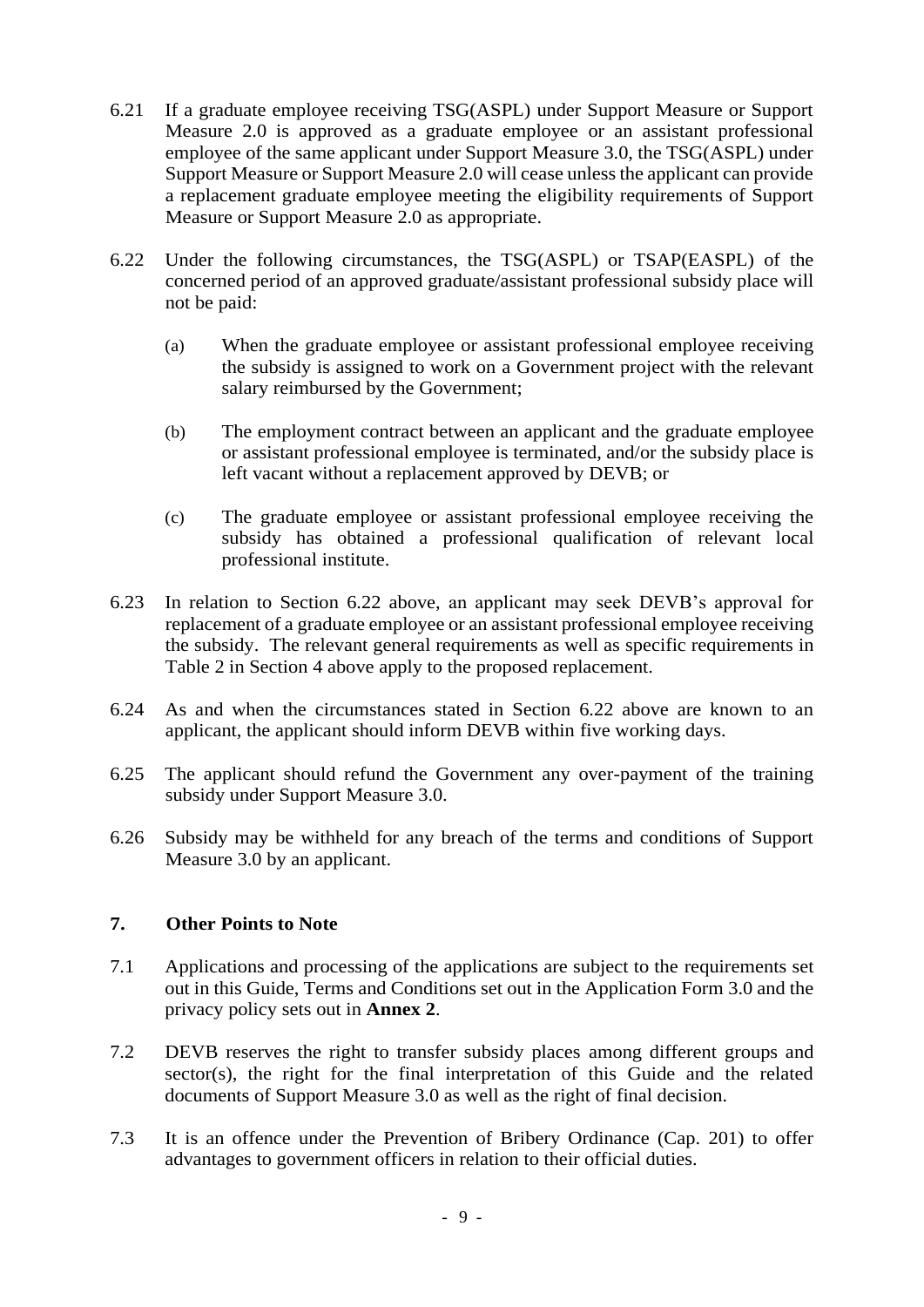- 7.4 The Government reserves the right to take appropriate action, including but not limited to refusing or not approving an application for subsidy or revoking any approval given and recovering any subsidy granted and all related expensesincurred arising from false information given and false declaration made.
- 7.5 Applicants, graduate employees and assistant professional employees may be required to attend an interview and/or provide supplementary documentary proof before and after the release of the subsidy.
- 7.6 To facilitate the Government or its agent to conduct spot checks, the applicant shall keep the original of the completed application form(s) and supporting documents for at least seven years and shall provide any or all of the aforesaid documents to the Government or its agents forthwith upon request.

#### **8. Enquiries**

8.1 For enquiries, please contact us:

Email: [support\\_easpl@devb.gov.hk](mailto:support_easpl@devb.gov.hk)

Phone: 2848 6234

Address: Development Bureau (Works Branch) Development Bureau (Works Branch)'s Drop-in Box 2/F Entrance, East Wing, Central Government Offices 2 Tim Mei Avenue, Tamar Hong Kong *(Please mark "Application for Support Measure 3.0 - [Name of private organisation]" on the envelope.)*

**Annex 1 – Exclusion List Annex 2 – Privacy Policy**

**Development Bureau June 2022**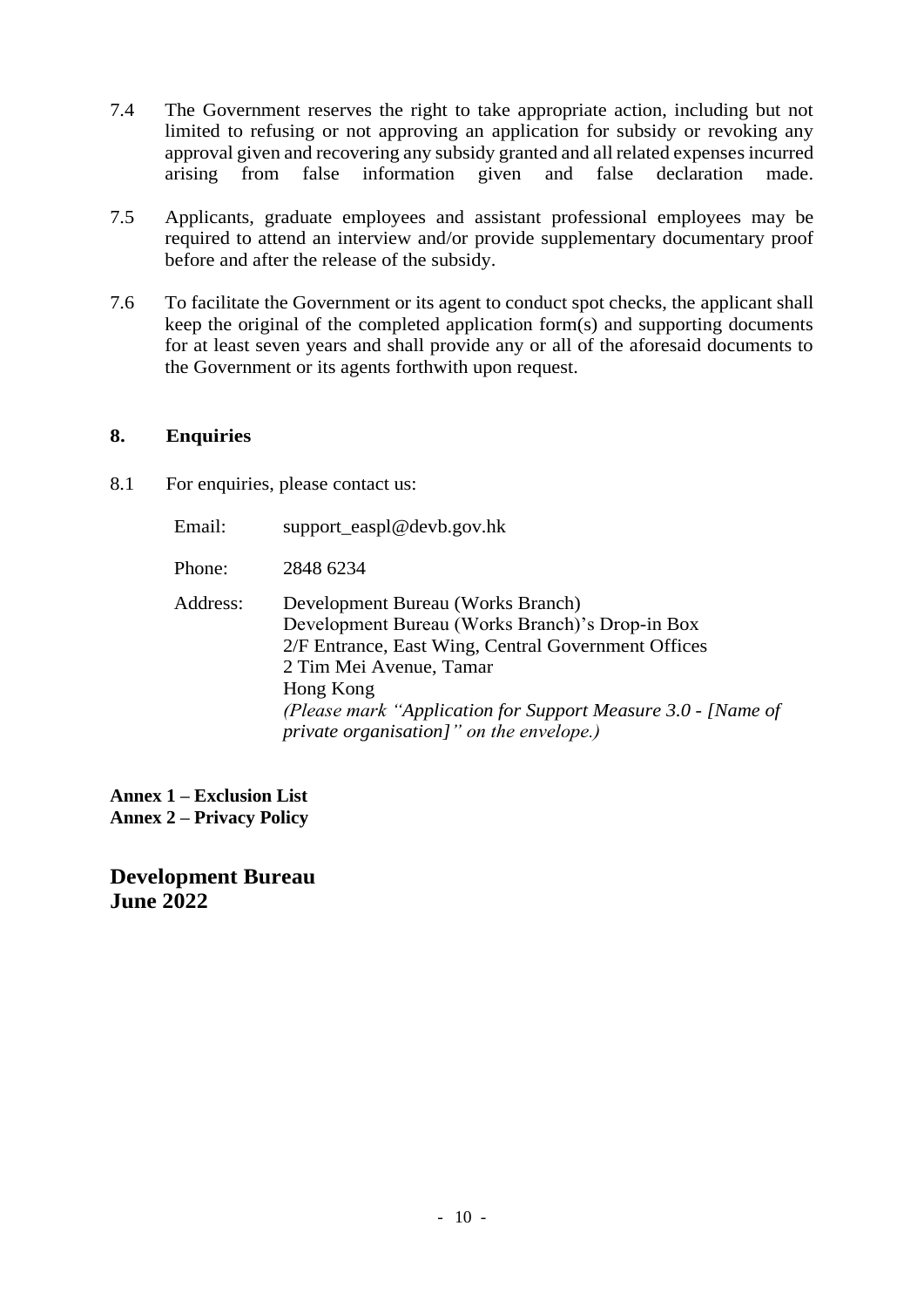**Annex 1**

# **Organisations excluded from the Support Measure 3.0**

# **1. The Government of the Hong Kong Special Administrative Region**   $(HKSAR)^1$ <sup>2</sup>. the Legislative Council of the  $HKSAR^2$ <sup>2</sup> 3. the Judiciary of the **HKSAR**

**The Liaison Office of the Central People's Government in the HKSAR, the Office for Safeguarding National Security of the Central People's Government in the HKSAR, the Office of the Commissioner of the Ministry of Foreign Affairs of the People's Republic of China in the HKSAR, the Hong Kong Garrison of the Chinese People's Liberation Army**

#### **Offices of other Governments and International Organisations**

- 1. Consulates-General and Honorary Consulates in Hong Kong
- 2. Offices of the six Officially Recognised Bodies in Hong Kong
	- Bank for International Settlements Representative Office for Asia and the Pacific
	- Office of the European Union to Hong Kong
	- Hague Conference on Private International Law Asia Pacific Regional **Office**
	- International Finance Corporation Regional Office for East Asia and Pacific and the World Bank Private Sector Development Office for East Asia and Pacific
	- International Monetary Fund HKSAR Sub-Office
	- United Nations High Commissioner for Refugees Sub-Office

 $<sup>1</sup>$  Include Executive Council</sup>

<sup>2</sup>Include Legislative Council (**LegCo**) Secretariat and LegCo Members (in the capacity as employer of staff whose remuneration is fully funded by Office Operation Expenses Reimbursement or Entertainment and Travelling Expenses Reimbursement)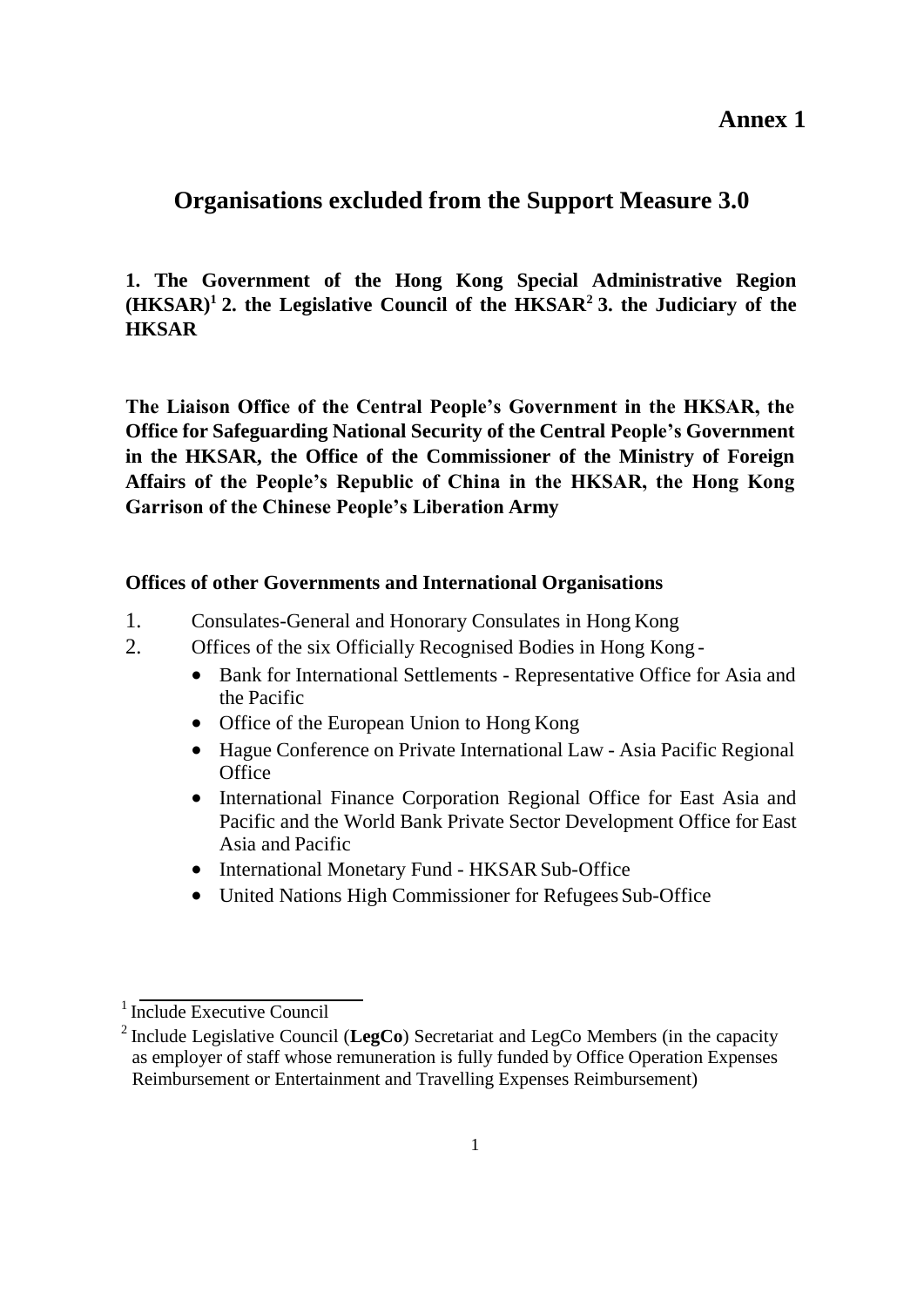## **Statutory bodies (staffed primarily by government employees)**

### **Specified statutory bodies and corporations**

#### **(staffed entirely or primarily by non-government employees)**

- 1. Airport Authority Hong Kong
- 2. Board of Management of the Chinese Permanent Cemeteries
- 3. City University of Hong Kong
- 4. Competition Commission
- 5. Construction Industry Council
- 6. Consumer Council
- 7. District Councils<sup>3</sup>
- 8. Employees Compensation Assistance Fund Board
- 9. Employees Retraining Board
- 10. Equal Opportunities Commission
- 11. Estate Agents Authority
- 12. Financial Reporting Council
- 13. Fish Marketing Organization
- 14. Guardianship Board
- 15. Hong Kong Academy for Performing Arts
- 16. Hong Kong Arts Development Council
- 17. Hong Kong Baptist University
- 18. Hong Kong Council on Smoking and Health
- 19. Hong Kong Examinations and Assessment Authority
- 20. Hong Kong Export Credit Insurance Corporation
- 21. Hong Kong Housing Society
- 22. Hong Kong Productivity Council
- 23. Hong Kong Science and Technology Parks Corporation
- 24. Hong Kong Trade Development Council
- 25. Hospital Authority
- 26. Independent Commission Against Corruption
- 27. Independent Police Complaints Council
- 28. Insurance Authority
- 29. Lingnan University

<sup>&</sup>lt;sup>3</sup> Include District Council Chairmen, Vice-chairmen and Members (in the capacity as employer of staff whose remuneration is fully funded by Operating Expenses Reimbursement or Miscellaneous Expenses Allowance)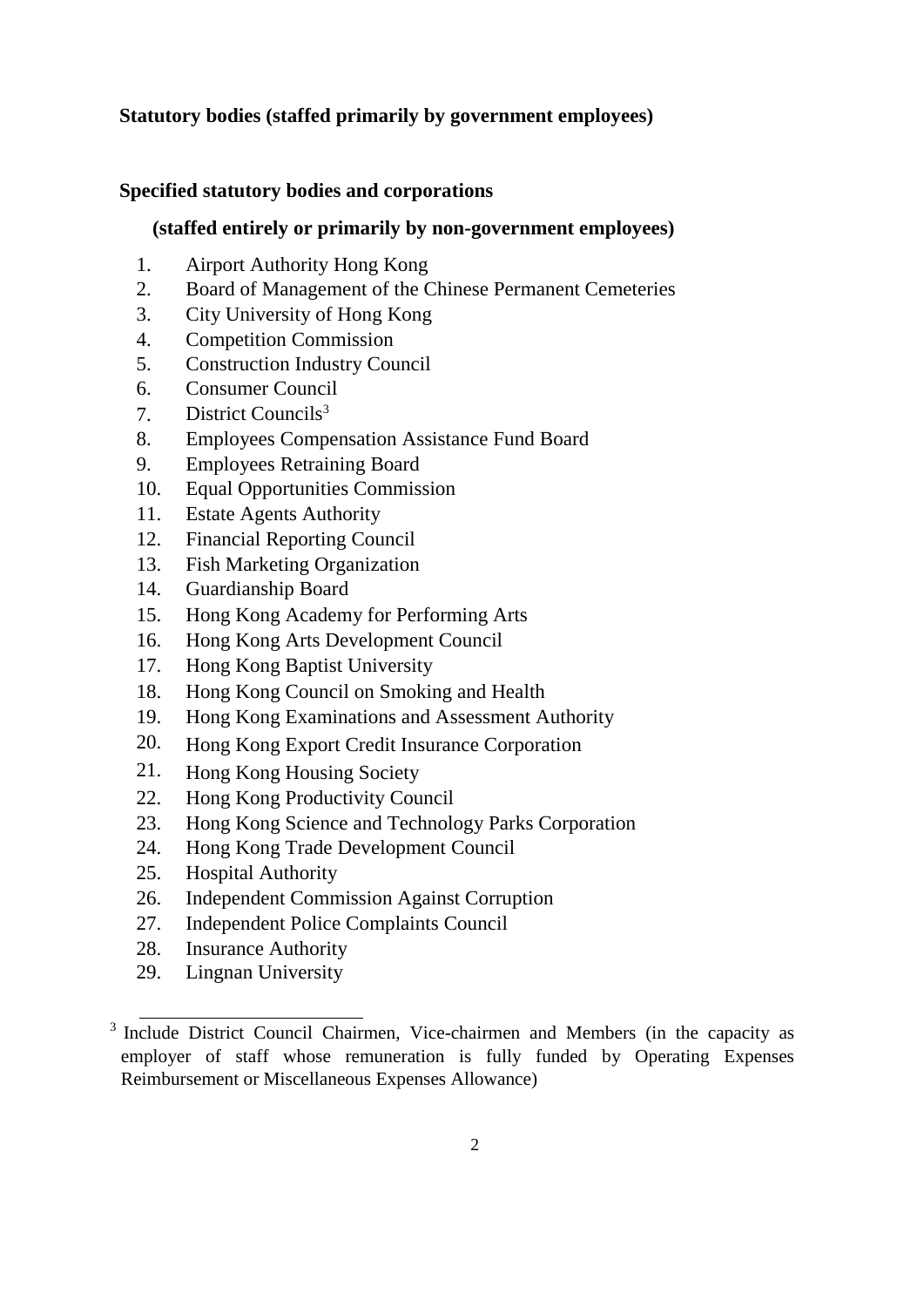- 30. Mandatory Provident Fund Schemes Authority (including its subsidiary eMPF Platform Company Limited)
- 31. Occupational Deafness Compensation Board
- 32. Occupational Safety and Health Council
- 33. Office of the Ombudsman
- 34. Office of the Privacy Commissioner for Personal Data
- 35. Pneumoconiosis Compensation Fund Board
- 36. Prince Philip Dental Hospital
- 37. Property Management Services Authority
- 38. Securities and Futures Commission (including its subsidiary Investor and Financial Education Council)
- 39. The Chinese University of Hong Kong
- 40. The Education University of Hong Kong
- 41. The Hong Kong Council for Accreditation of Academic and Vocational Qualifications
- 42. The Hong Kong Polytechnic University
- 43. The Hong Kong University of Science and Technology
- 44. The MTR Corporation Limited
- 45. The Trust Funds and Temples Joint Secretariat
- 46. The University of Hong Kong
- 47. The Vocational Training Council
- 48. Travel Industry Authority
- 49. Urban Renewal Authority
- 50. Vegetable Marketing Organization
- 51. West Kowloon Cultural District Authority

# **Specified public organisations, government-owned companies or subvented organisations and others**

- 1. Aided, caput and Direct Subsidy Scheme primary and secondaryschools
- 2. AsiaWorld Expo
- 3. Aviation Security Company Limited
- 4. Beat Drugs Fund Association
- 5. Duty Lawyer Service
- 6. Financial Dispute Resolution Centre
- 7. Financial Services DevelopmentCouncil
- 8. Hong Kong Academy for Gifted Education
- 9. Hong Kong Academy of Finance Limited (including its subsidiaryHong Kong Institute for Monetary and Financial Research)
- 10. Hong Kong Applied Science and Technology Research Institute Company Limited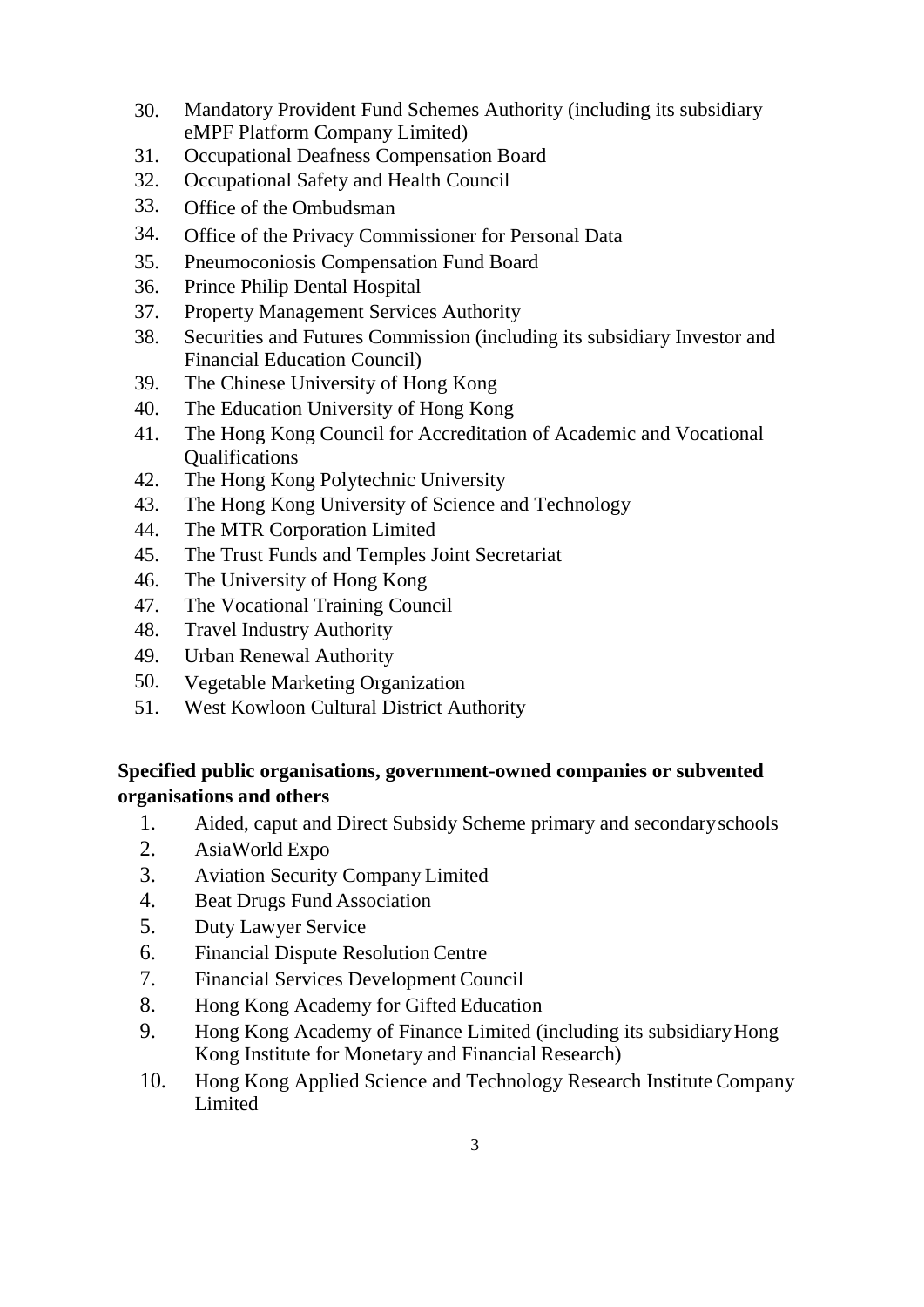- 11. Hong Kong Cyberport Management Company Limited
- 12. Hong Kong Design Centre
- 13. Hong Kong Education City
- 14. Hong Kong FMI Services Limited
- 15. Hong Kong Genome Institute
- 16. Hong Kong Internet Registration Corporation Limited
- 17. Hong Kong Note Printing Limited
- 18. Hong Kong Paralympic Committee
- 19. Hong Kong Tourism Board
- 20. Kindergartens under the kindergarten education scheme
- 21. Kwoon Chung Inclusive and Accessible Transport Services Co Ltd
- 22. Logistics and Supply Chain MultiTech R&D Centre Limited
- 23. The Hong Kong Jockey Club
- 24. The Hong Kong Mortgage Corporation Limited (including its subsidiaries)
- 25. The Hong Kong Research Institute of Textiles and Apparel Limited
- 26. The Hong Kong Sports Institute
- 27. The Nano and Advanced Materials Institute Limited